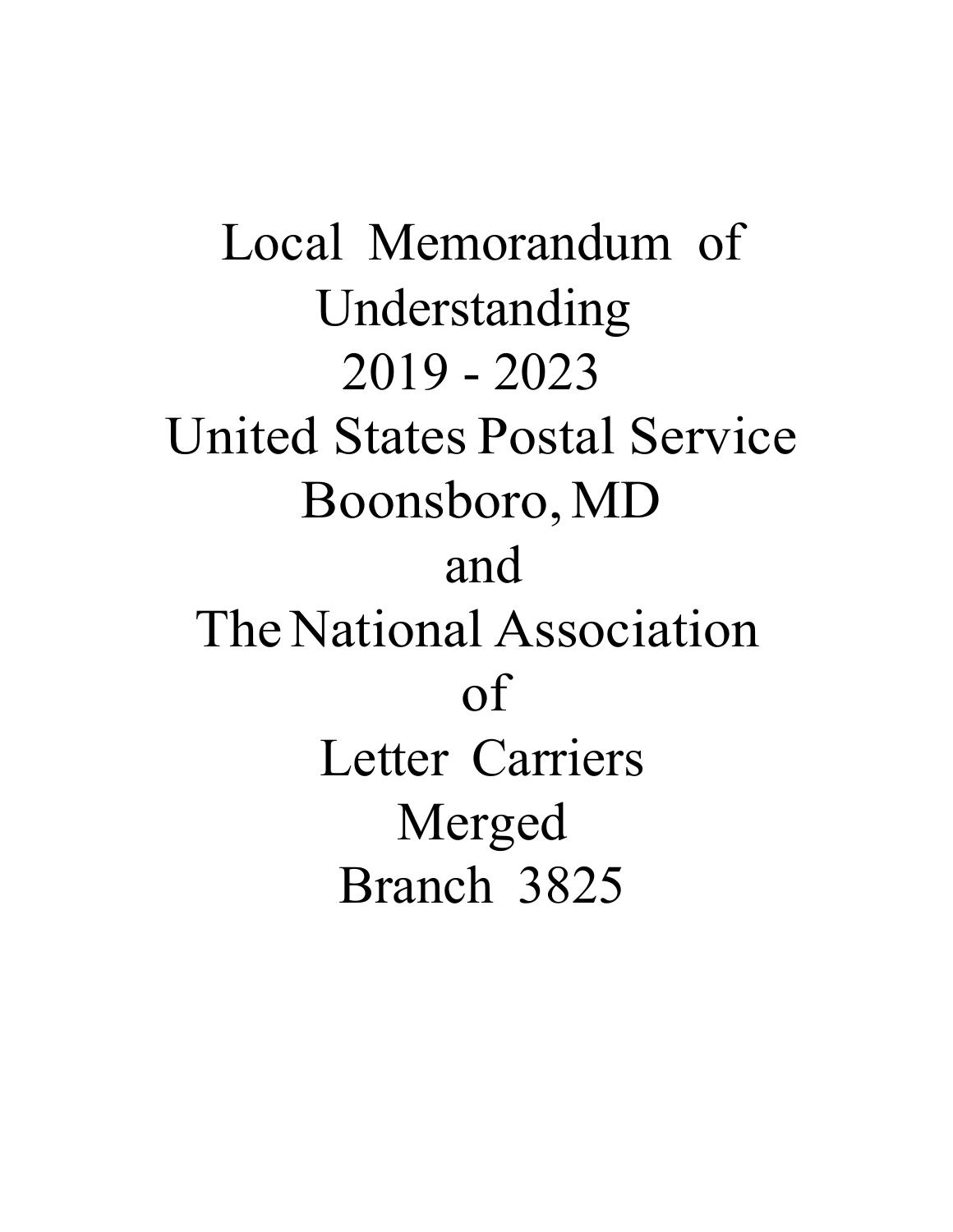# ITEM I ADDITIONAL OR LONGER WASH-UP PERIODS

A, Each carrier will be granted reasonable amount of wash-up.

## ITEM 2 THE ESTABLISHMENT OF A REGULAR WORKWEEK OF FIVE DAYS WITH EITHER FIXED OR ROTATING DAYS OFF

A. All Letter Carriers will have fixed days off assigned to their routes.

## ITEM 3

# GUIDELINES FOR THE CURTAILMENT OF POSTAL OPERATIONS TO CONFORM TO ORDERS OF LOCAL AUTHORITIES OR AS LOCAL CONDITIONS WARRANT BECAUSE OF EMERGENCY CONDITIONS

- A. When an employee is unable to report to work because of an Act of God, and all proper postal procedures have been initiated, a liberal annual leave program may prevail.
- B. No letter carrier may be required to deliver mail when their personal safety would be imperiled. Employees safety shall supersede any other consideration.
- C. In the event postal operations are curtailed because of weather, Act of God or civil disturbances, scheduled employees may be granted administrative leave until operations resume.
- D. Management may consider information from local authorities in regard to any emergency, storm, flood, fire, etc, that may be an endangerment to life or limb of the people in the affected area.

# ITEM 4 FORMULATION OF A LOCAL LEAVE POLICY

- A. Beginning January 5, city carriers and CCA carriers will be consulted in order of seniority for their Choice vacation period selections. This process will be completed by January 19.
- B. The leave book shall be passed throughout the city carrier and CCA carrier workforce by seniority.
- C. A prime time selection may be cancelled no later than 10 days prior to the beginning date of the week in question. Except in justifiable circumstances to be determined jointly by management and the affected employee.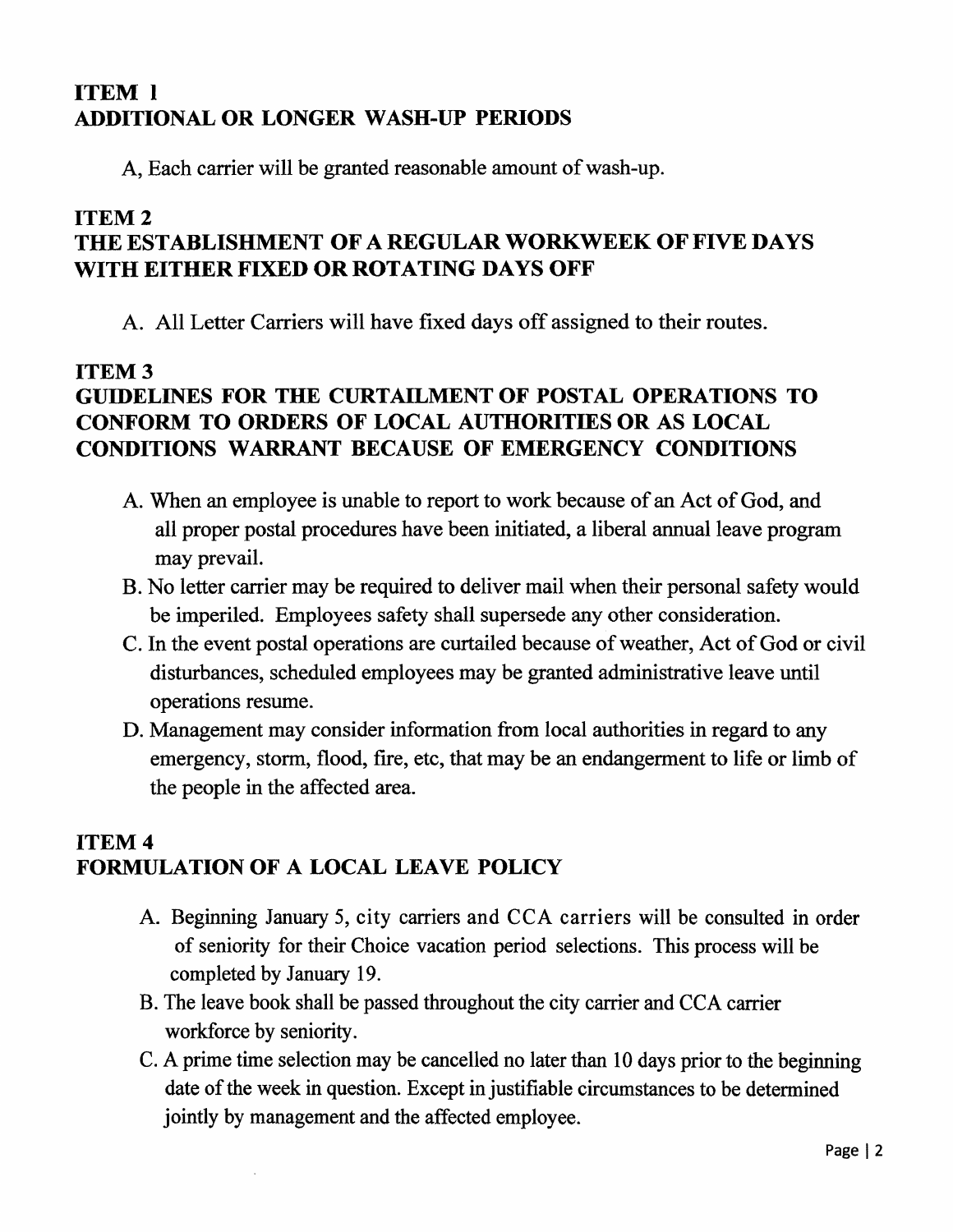D. No choice vacation period may be cancelled by an employee without notifying the Postmaster or the person acting in higher level in the absence of the Postmaster.

E. Surrendering of choice vacation periods must be in units of full weeks. All cancellations will be open to other city carriers and CCA carriers.

## ITEM 5 THE DURATION OF THE CHOICE VACATION PERIOD

A. The choice vacation period will be from the third Monday in January through the last full week in September.

#### ITEM 6 THE DETERMINATION OF THE BEGINNING OF AN EMPLOYEE'S VACATION PERIOD

A. The beginning day of an employee's vacation period shall be Monday.

#### ITEM 7 WHETHER EMPLOYEES AT THEIR OPTION MAY REQUEST TWO SELECTIONS DURING THE CHOICE VACATION PERIOD, IN UNITS OF EITHER 5 OR 10 DAYS

- A. City Lettercarriers will be granted two selections during the Choice vacation period, one per each round, in units of 5 or 10 consecutive days, the total not to exceed the 10 to 15 consecutive days allowed under Article 10, section 3D, 1 and 2 of the National Agreement.
- B. Following the career carrier choice leave selection process, City Carrier Assistant employees (CCA) will be consulted in relative standing order, to select 5 consecutive days of available annual leave during the choice vacation period. Approval of such a request is contingent on the employee having an anticipated earned annual leave balance of at least forty (40) hours of annual leave at the time the leave is taken. If at the time the leave is taken the employee is short up to two (2) days of leave, the shortage of leave will be considered non-scheduled for the remainder of the leave period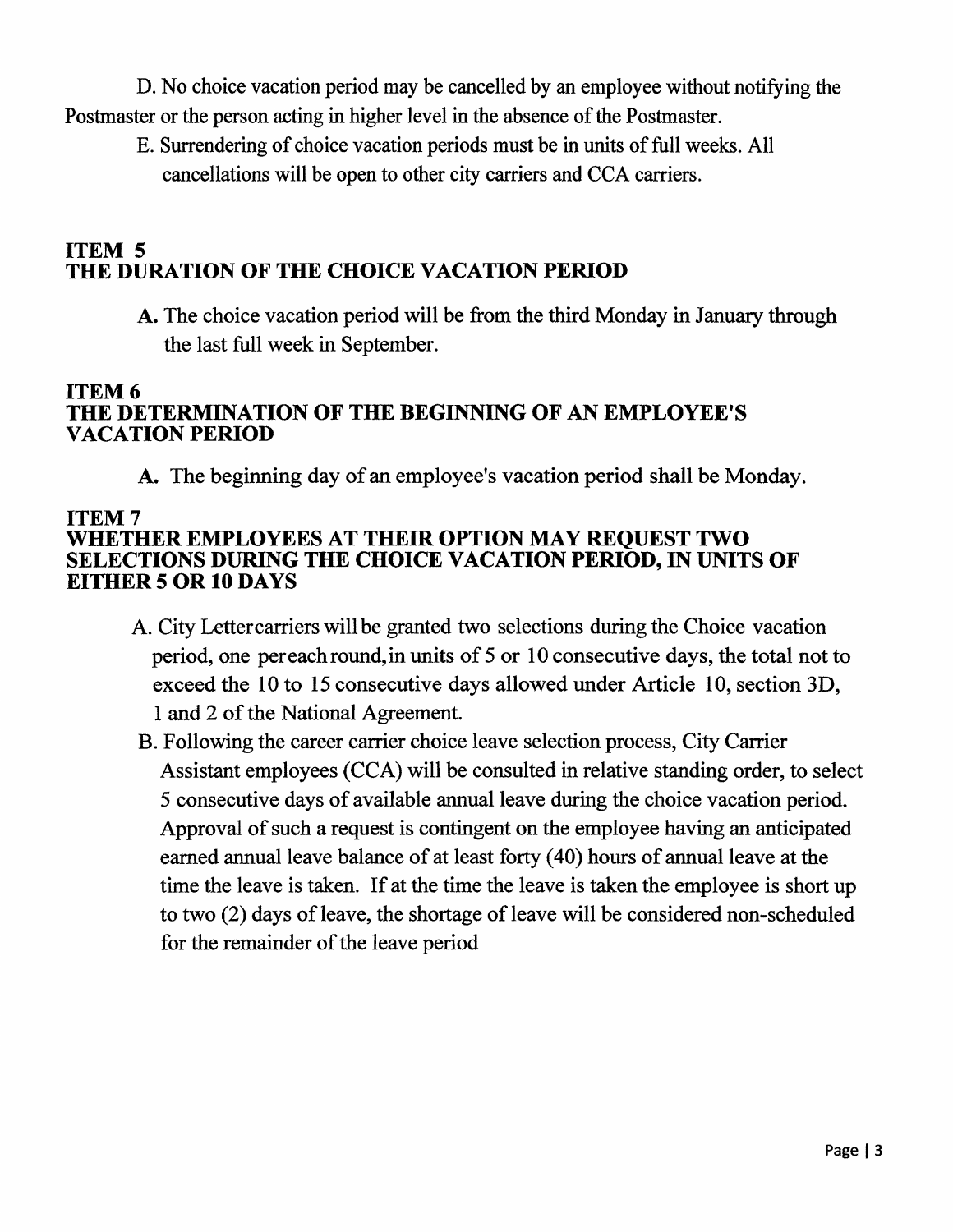#### ITEM 8 WHETHER JURy DUTY AND ATTENDANCE AT NATIONAL OR STATE CONVENTIONS SHALL BE CHARGED TO THE CHOICE VACATION PERIOD

- A. Jury duty shall not count against the Choice vacation period.
- B. Attendance at National and/or State conventions shall not be charged to the Choice vacation period.

#### ITEM 9 DETERMINATION OF THE MAXIMUM NUMBER OF EMPLOYEES WHO SHALL RECEIVE LEAVE EACH WEEK DURING THE CHOICE VACATION PERIOD

- A. The number of carriers granted annual leave during the choice vacation period shall be calculated on the basis of a minimum of 10% of the total city carrier work force, each week, including CCA carriers.
- B. In instances where computing the percent does not result in a whole number the next whole number shall be considered the correct figure.

#### ITEM 10 THE ISSUANCE OF OFFICIAL NOTICES TO EACH EMPLOYEE OF THE VACATION SCHEDULE APPROVED FOR SUCH EMPLOYEE

A. Official notice of approved vacation selections shall be the duplicate PS Form 3971 submitted and approved by Management for each employee.

#### ITEM 11 DETERMINATION OF THE DATE AND MEANS OF NOTIFYING EMPLOYEES OF THE BEGINNING OF THE NEW LEAVE YEAR

A. As soon as management receives official notification of the beginning of the new leave year the carriers will be notified.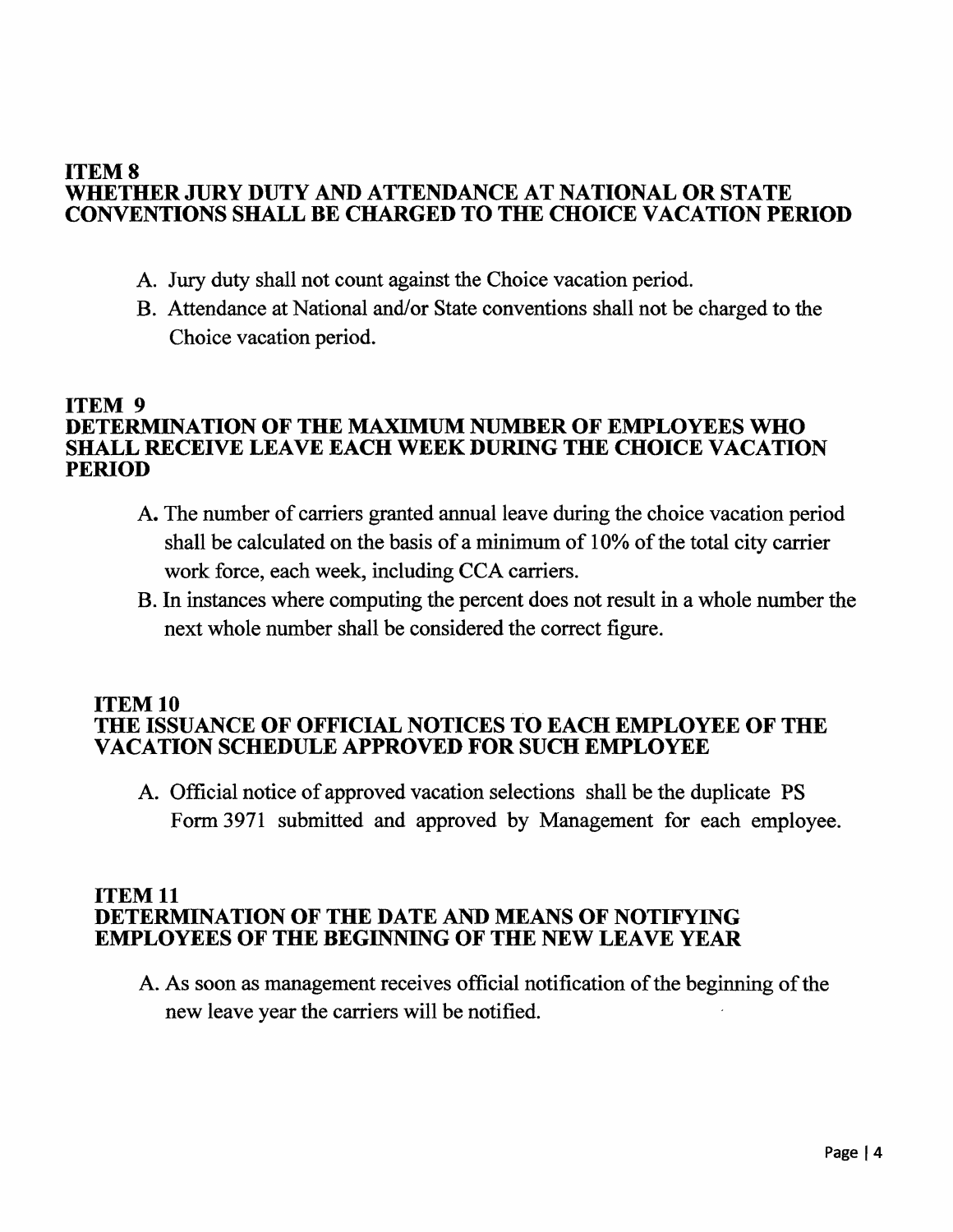#### ITEM 12 THE PROCEDURES FOR SUBMISSION OF APPLICATIONS FOR ANNUAL LEAVE DURING OTHER THAN CHOICE VACATION PERIOD

- A. Other annual leave, granted during the year, shall be granted on a first come, first served basis, with seniority prevailing when two or more requests are received at the same time for the same period.
- B. Annual leave will be granted unless Form 3971 is returned with refusal prior to forty-five days before beginning date of vacation requested.

#### ITEM 13 THE METHOD OF SELECTING EMPLOYEES TO WORK ON A HOLIDAY

- A. Management will select carriers to work on holidays in the following order:
	- 1. City Carrier Assistants
	- 2. Part-time flexible employees
	- 3. Full-time regulars and part-time regular employees who volunteer in order of seniority
	- 4. Full-time and part-time regular employees who do not volunteer to work on their non-scheduled day in order of inverse seniority
	- 5 Full-time and part-time regular employees who do not volunteer to work on their holiday or designated holiday in order of inverse seniority.

#### ITEM 14 WHETHER OVERTIME DESIRED LISTS IN ARTICLE 8 SHALL BE BY SECTION OR TOUR

- A. Overtime desired lists shall be by section.
- B. Sections will be defined as:
	- 1. Main Post Office Boonsboro, Maryland
	- 2. Any new delivery unit, station or branch.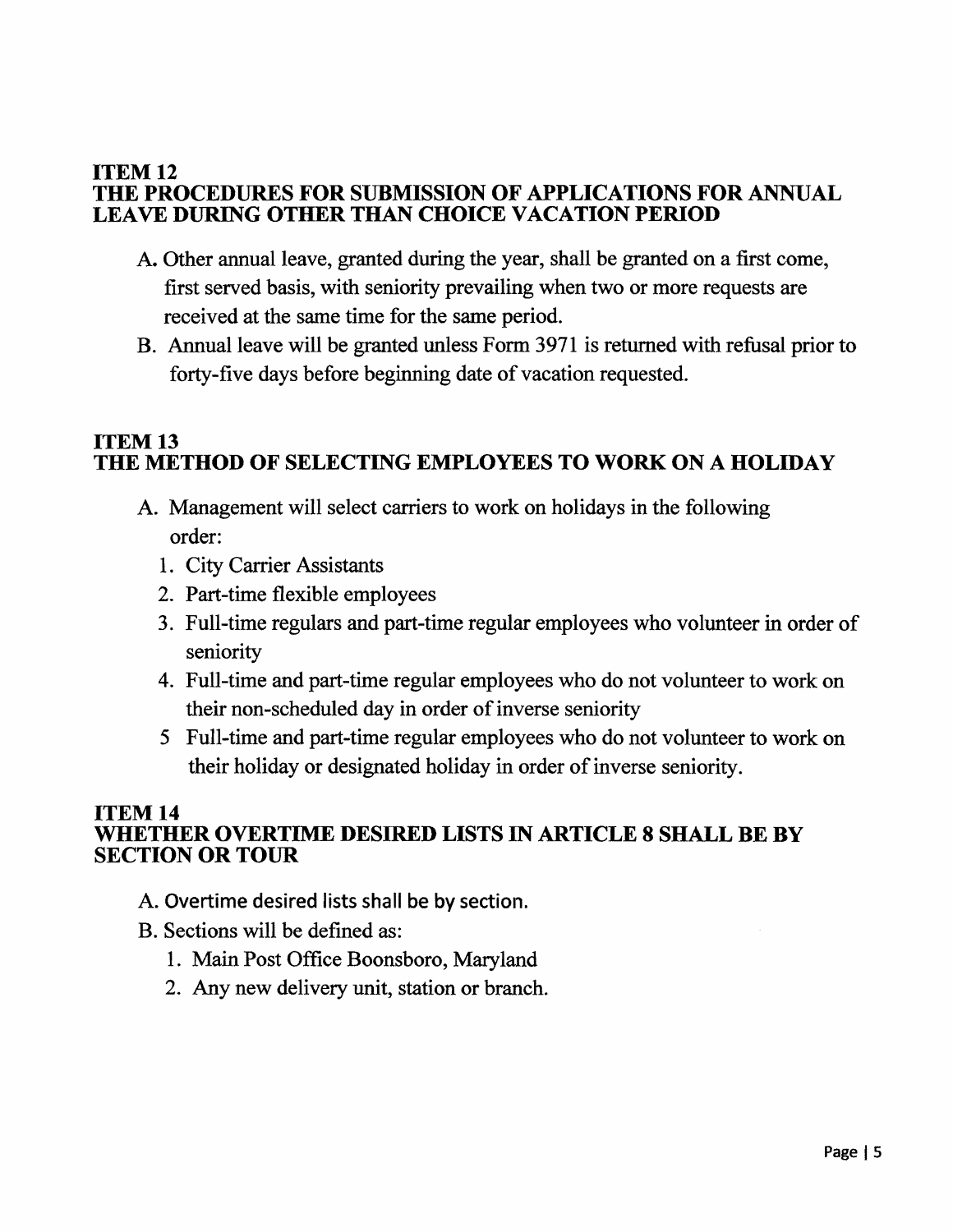#### ITEM 15 THE NUMBER OF LIGHT DUTY ASSIGNMENTS WITHIN EACH CRAFT OR OCCUPATIONAL GROUP TO BE RESERVED FOR TEMPORARY OR PERMANENT LIGHT DUTY ASSIGNMENTS

A. Management will make every reasonable effort to place any carrier on temporary or permanent light duty into a light duty assignment.

#### ITEM 16 THE METHOD TO BE USED IN RESERVING LIGHT DUTY ASSIGNMENTS SO THAT NO REGULARLY ASSIGNED MEMBER OF THE REGULAR WORK FORCE WILL BE ADVERSELY AFFECTED

A. The employee must submit a written request for light duty assignment to the Installation head. Every effort will be made to provide such employee with light duty work within their own craft, section or tour while not adversely affecting any member of the regular work force.

#### ITEM 17 THE IDENTIFICATION OF ASSIGNMENTS THAT ARE TO BE CONSIDERED LIGHT DUTY WITIHIN EACH CRAFT REPRESENTED IN THIS OFFICE

- A. Light duty assignments for carrier craft employees will include, but are not limited to:
- 1. Casing and delivery of the individuals own assignment within their restrictions
- 2. Delivering Express Mail
- 3. Providing auxiliary assistance
- 4. Updating carrier route books
- 5.Parcel delivery and/or pick up

# ITEM 18

#### THE IDENTIFICATON OF ASSIGNMENTS COMPRISING A SECTION WHEN IT IS PROPOSED TO REASSIGN WITHIN AN INSTALLATION EMPLOYEES EXCESS TO THE NEEDS OF THE SECTION

- A. It is agreed that the Boonsboro Post Office and its stations and branches shall be known as an installation.
- B. The entire installation shall comprise a section.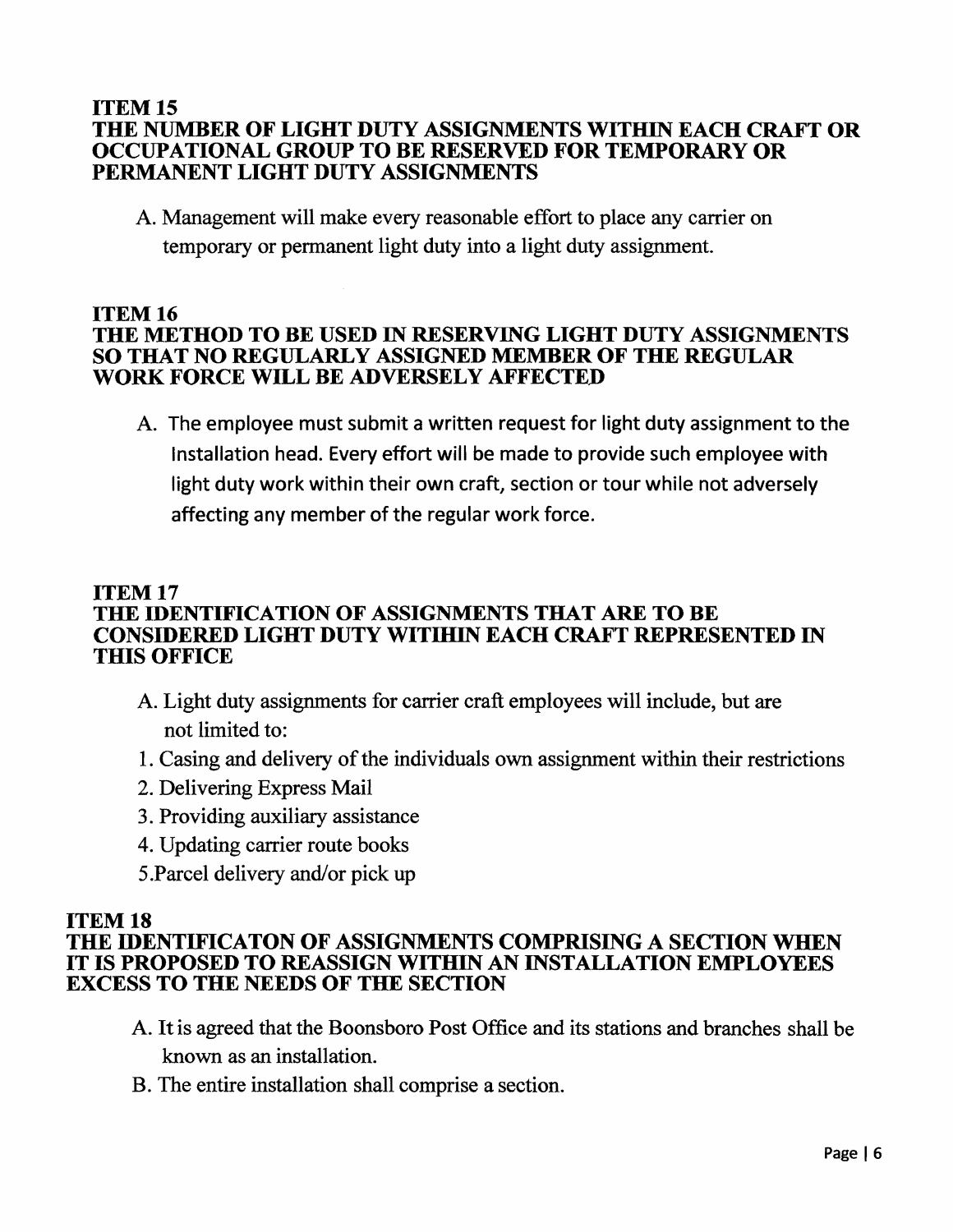## ITEM 19 THE ASSIGNMENT OF EMPLOYEE'S PARKING SPACES

A. The private use of parking spaces available to letter carriers will be permitted on a first-come, first-served basis.

## ITEM 20 THE DETERMINATION AS TO WHETHER ANNUAL LEAVE TO ATTEND UNION ACTIVITIES REQUESTED PRIOR TO THE DETERMINATION OF THE CHOICE VACATION SCHEDULE IS TO BE PART OF THE TOTAL CHOICE VACATION PLAN

A. Leave requested prior to the determination of the choice vacation schedule will not be part of the total choice vacation plan.

## ITEM 21

## THOSE OTHER ITEMS WHICH ARE SUBJECT TO LOCAL NEGOTIATIONS AS PROVIDED IN THE CRAFT PROVISIONS OF THIS AGREEMENT

A. When a letter carrier route or full-time duty assignment, other than letter carrier route(s) or full-time duty assignment(s) of the junior employee(s) is abolished at the delivery unit as a result of, but not limited to route adjustments, highway, housing projects, all routes and full-time duty assignments at that unit held by letter carriers who are junior to the letter carrier(s) whose route(s) or full-time duty assignment(s) was abolished shall be posted for bid in accordance with the posting procedures in this Article.

B. No Assignment will be posted when there is a change in starting time of more than one (1) hour.

#### ITEM 22

## LOCAL IMPLEMENTATION OF THIS AGREEMENT RELATING TO SENIORITY, REASSIGNMENTS AND POSTINGS

- A. Two ten minute breaks are allowed on the street, in accordance with the 1998, M- 39 handbook, section 242.341
- B. Notices inviting bids shall be on an installation-wide basis.